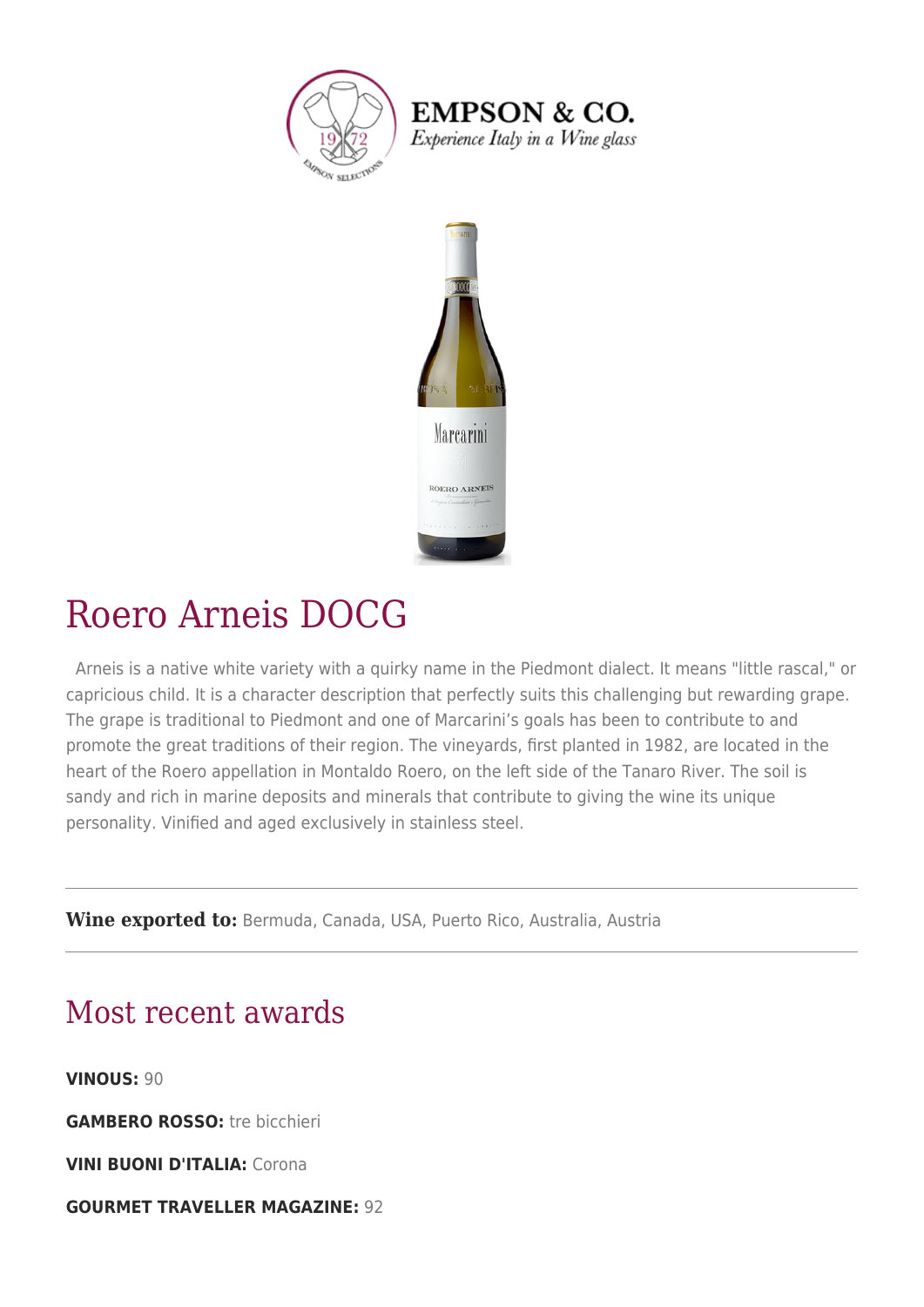**JAMES SUCKLING:** 94 **WINE SPECTATOR:** 90 **DECANTER:** 90 **WINE ADVOCATE:** 93 **WINE ENTHUSIAST:** 90 **WINE & SPIRITS:** 90 **THE TASTING PANEL:** 90



| <b>Grape Varieties:</b>           | 100% Arneis                 |
|-----------------------------------|-----------------------------|
| Fermentation container:           | Stainless steel             |
| Length of alcoholic fermentation: | Around 30 Days              |
| Type of yeast:                    | Selected yeast              |
| Fermentation temperature:         | 15-16 °C (59 - 60.8 °F)     |
| Malolactic fermentation:          | No                          |
| Fining agent:                     | Bentonite                   |
| Aging containers:                 | Stainless steel             |
| Container size:                   | 25 HI                       |
| Bottling period:                  | January/February            |
| Aging before bottling:            | 3 Months in Stainless Steel |
| Aging in bottle:                  | 1 month                     |
| Closure:                          | Diam                        |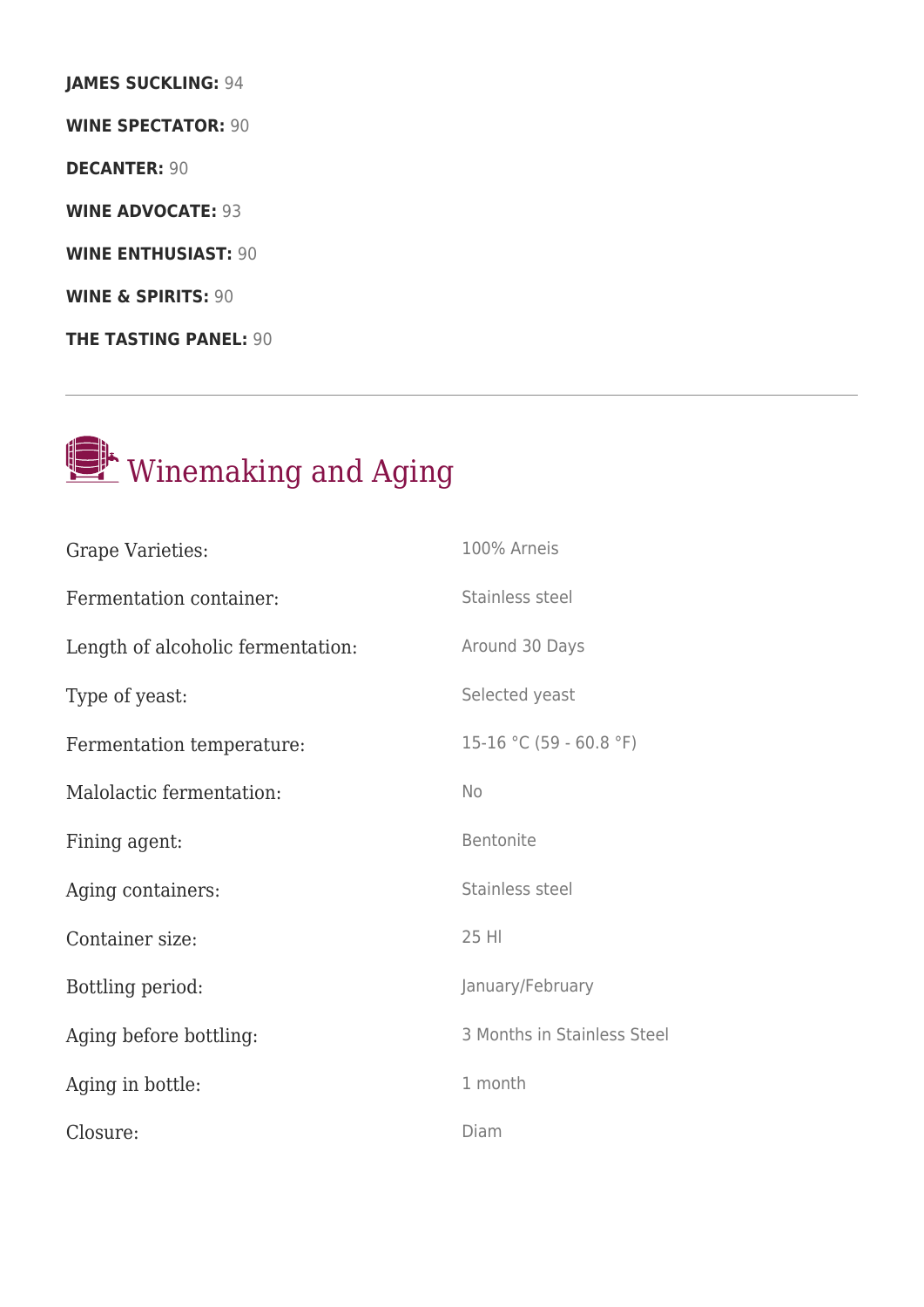

| Organic:                              | No                                    |
|---------------------------------------|---------------------------------------|
| Vineyard location:                    | Montaldo Roero, Piedmont              |
| Vineyard size:                        | 2 hectares (5 acres)                  |
| Soil composition:                     | Calcareous, sandy soil                |
| Vine training:                        | Espalier                              |
| Altitude:                             | 300 meters (984 feet) above sea level |
| Vine density:                         | 5,000 vines per hectare               |
| Yield:                                | 85 q/ha                               |
| Exposure:                             | Southern                              |
| Years planted:                        | 2004, 2012                            |
| Age of vines:                         | 7 and 15 years old                    |
| Time of harvest:                      | Early September                       |
| First vintage of this wine:           | 2008                                  |
| Total yearly production (in bottles): | 8,000                                 |



| Tasting notes:       | Straw yellow with golden hues, ample, fragrant,<br>very elegant, sumptuous bouquet, with notes of<br>fresh fruit, acacia flowers and honey; dry,<br>harmonious, with good body and flavor. |
|----------------------|--------------------------------------------------------------------------------------------------------------------------------------------------------------------------------------------|
| Serving temperature: | Best served at 8-10° C (46.4-50° F).                                                                                                                                                       |